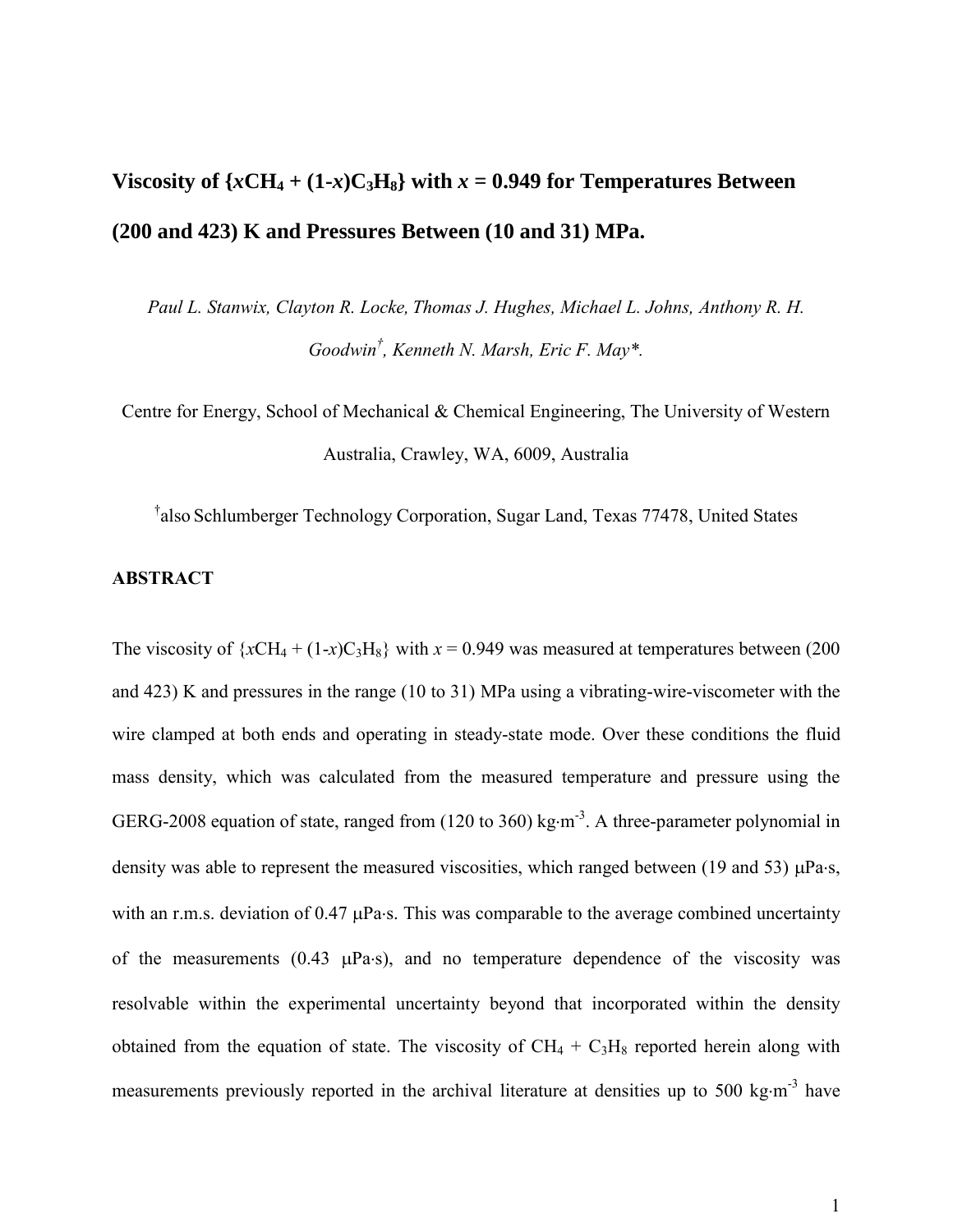been compared with estimates obtained using two corresponding states-type models, which were implemented in the software packages REFPROP and MultiFlash, respectively. The predictions of both models were similar at densities below 200 kg $\cdot$ m<sup>-3</sup>, with the extended corresponding states model (ECS) implemented in REFPROP performing better than the SUPERTRAPP model implemented in MultiFlash at higher densities. The relative deviations of the measured viscosities from the ECS REFPROP predictions range from -5  $\%$  around 150 kg·m<sup>-3</sup>, which is in the vicinity of methane's critical density, to about  $+2\%$ , at the highest densities, whereas the relative deviations from SUPERTRAPP MultiFlash range from  $+1$  % around 150 kg·m<sup>-3</sup> to -12 % at the highest densities measured. The trend relative to ECS REFPROP is consistent with those found for literature viscosities measured for mixtures with  $x > 0.75$ .

KEYWORDS: gas viscosity; vibrating wire viscometer

#### **INTRODUCTION**

Thermophysical property measurements of hydrocarbon mixtures with uncertainties fit for the intended purpose of the results can be of critical importance to industry. This importance arises because the semi-empirical models used in process simulation and design often contain unknown and unquantified uncertainties, which are dealt with in practice by over-designing the process with consequential increased capital and operating costs. To achieve better designs that work more effectively and/or over a wider range of conditions, the natural gas industry requires new fundamental property data, both to resolve discrepancies in our current predictive capabilities and to extend them to the higher-pressure conditions characteristic of many new gas fields. Improving this fundamental knowledge will also enable better environmental outcomes through more effective separations (pollutant capture) and more energy efficient processing (reduced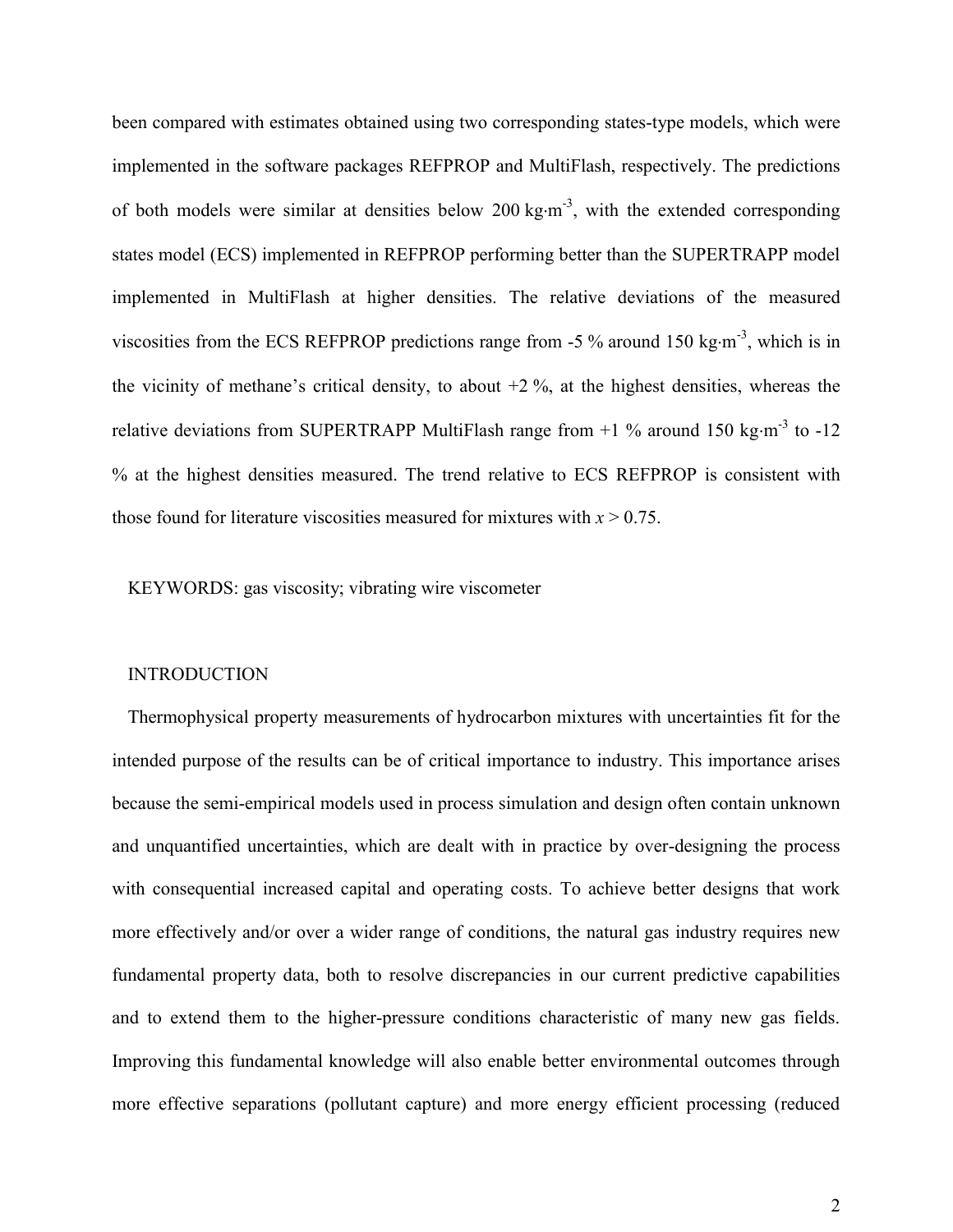emissions). However, in general there is presently a dearth of high-quality measurements for hydrocarbon mixtures close to and above their critical point.

In this work, we present measurements of the viscosity of  $\{xCH_4 + (1-x)C_3H_8\}$  with  $x = 0.949$ , at temperatures between (200 to 423) K and pressures between (10 to 31) MPa, corresponding to viscosities between (19 and 53)  $\mu$ Pa·s and densities of (120 to 360) kg·m<sup>-3</sup>. This work [s](#page-12-0)ubstantially extends our previous measurements<sup>1</sup> of viscosity for  $x = 0.9452$  at pressures between (0.6 and 7) MPa and temperatures of (280 and 298) K, corresponding to densities of (5 to 55) kg $\cdot$ m<sup>-3</sup>. The viscosity in both cases was determined with a vibrating-wire-viscometer (VWV), clamped at both ends and operated in steady-state mode, and specifically designed to undertake such measurements of hydrocarbon mixtures. Other workers<sup>[2-5](#page-12-1)</sup> have reported the viscosity of  $\{xCH_4 + (1 - x)C_3H_8\}$  for *x* between (0.2 and 0.8) and densities between (0.5 and 508) kg·m<sup>-3</sup>, obtained with capillary tube,<sup>[2](#page-12-1)</sup> falling cylinder,<sup>[3](#page-12-2)</sup> rolling ball,<sup>[4](#page-12-3)</sup> and oscillating disk<sup>[5](#page-12-4)</sup> viscometers. We compare our viscosity results to the first three of these sources and their respective deviation from values calculated using two corresponding states-type models, which are the default viscosity models implemented in the software packages REFPROP  $9.1<sup>6</sup>$  $9.1<sup>6</sup>$  $9.1<sup>6</sup>$  and MultiFlash 4.4<sup>[7,](#page-12-6) [8](#page-12-7)</sup> recommended for use by the software supplier[.](#page-12-4) (The data of Abe et al.<sup>5</sup> were measured only at pressures near atmospheric and were used in the development of the corresponding states models.)

At a given pressure and temperature, knowledge of the fluid mass density is required to determine the viscosity from the resonance curve of the vibrating wire used in this work, and to estimate the viscosity at the measured temperature and pressure from either of the corresponding states models used. In all cases the density was obtained from the GERG-200[8](#page-12-8) $^9$  equation of state. However, there are small differences in the implementation of the GERG-2008 EOS between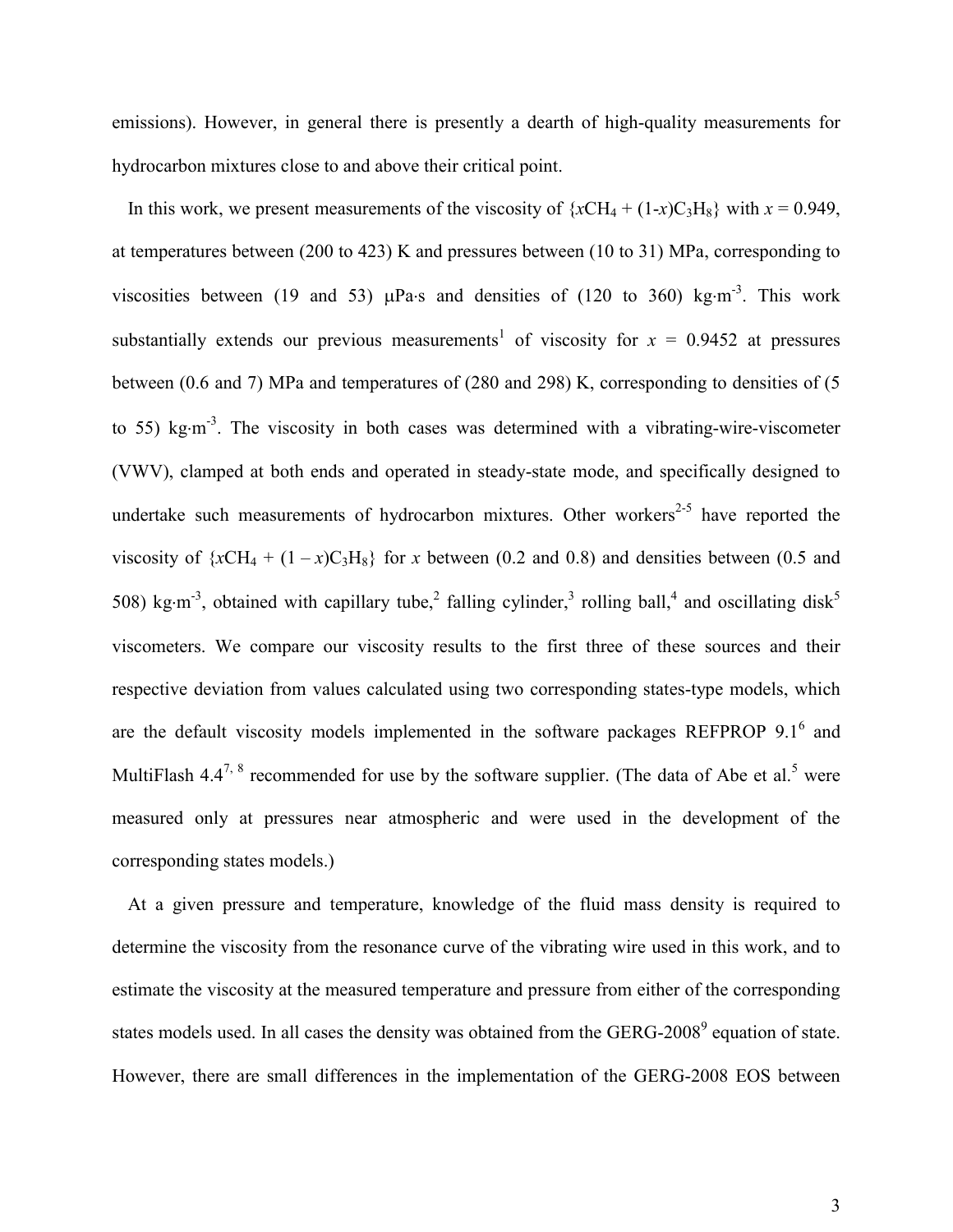software packages and versions: for example, the default implementation of the GERG-2008 EOS in REFPROP 9.1 utilizes more complex equations of state for the pure fluids, with lower uncertainties than those developed originally for the GERG mixture model. In this work we have chosen to use and compare the recommended (default) models for density and viscosity as implemented in REFPROP 9.1 and MultiFlash 4.4 because this reflects the way in which such models are most commonly used. The experimental viscosities reported here were determined from the measured resonance curves using densities calculated using the default implementation of GERG-2008 in REFPROP 9.1.

The recommended models for predicting viscosity in REFPROP 9.1 and MultiFlash 4.4 are different but related. Both are corresponding states models with the SUPERTRAPP<sup>[10](#page-12-9)</sup> model implemented in MultiFlash being in many respects a forerunner to the Extended Corresponded States (ECS) model<sup>[11](#page-12-10)</sup> implemented within REFPROP. Accordingly, it is likely that the ECS model will perform as well as or better than the SUPERTRAPP model, and therefore most of the comparisons with data shown here focus on the ECS model in REFPROP, even though in principle the SUPERTRAPP implementation within MultiFlash 4.4 may have been further improved by the software developers. As described by Chichester et al.,  $\frac{11}{11}$  $\frac{11}{11}$  $\frac{11}{11}$  the ECS model in REFPROP uses interaction parameters where possible to reduce the difference between the predicted viscosity and values reported in the literature. For the  $CH_4 + C_3H_8$  system, the binary interaction parameter in the ECS model was obtained using the low-pressure data of Abe et al.<sup>[5](#page-12-4)</sup> The default values of all binary interaction parameters within all the models applied here were used without modification.

#### EXPERIMENTAL METHODS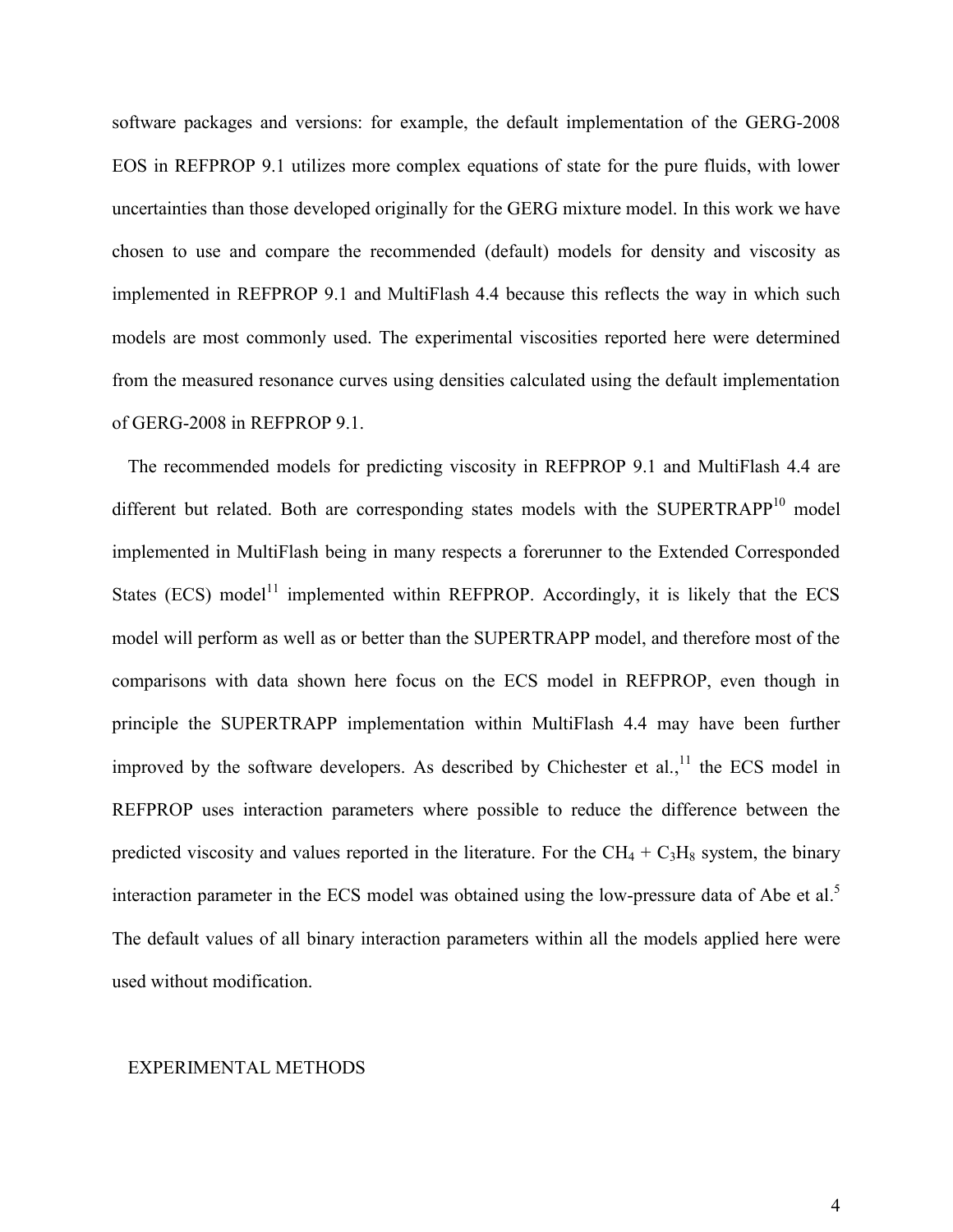The vibrating wire viscometer and associated apparatus has been described in detail elsewhere,<sup>[1](#page-12-0)</sup> so only a brief description will be provided here. The wire was formed from a centerless ground tungsten wire ( $\approx 40$  mm long, 50.8 µm diameter, with mass fraction purity of 0.9995) clamped and held tautly in a wire holder assembly (formed from stainless steel and polyimide). In the presence of a static magnetic field (0.45 T), an alternating drive current of between (20 and 80 nA) excited the mechanical resonance of the wire, which in this case gave a mechanical resonance of about 2 kHz when under vacuum. The amplitude of the wire's motion was monitored by observing the electromagnetically induced voltage, through demodulation and subtraction of the drive signal using a lock-in amplifier; when the drive signal corresponded to the mechanical resonance of the wire it vibrated with a relatively large amplitude, which resulted in a correspondingly large induced voltage. Therefore, under appropriately selected signal conditions, stepping the drive signal frequency through resonance allowed the fluid viscosity to

be determined by fitting the measured resonance to the hydrodynamic response function  
\n
$$
V_{\text{hydro}}(f) = u(f) - iv(f) = \frac{(A_1 + iA_2)f}{i[f^2(1+\beta) - f_0^2] + f^2(\beta' + 2\Delta_0)},
$$
\n(1)

where the symbols are as defined in equation 2 o Locke *et al*.<sup>[1](#page-12-0)</sup> In principle the method provided an absolute measurement of viscosity,  $12$  owing to the ability to determine all parameters of the measurement by independent means. In practice, however, the radius of the thin wire used in this work was obtained by calibration with helium, the viscosity of which was determined from ab initio calculations combined with corresponding states theory.<sup>[1](#page-12-0)</sup>

The vibrating wire assembly was housed in a high-pressure vessel, which was evacuated to less than 10 Pa prior to being filled with the fluid under investigation. In the case of mixtures, the single-phase fluid was transferred from the vessel in which it was prepared gravimetrically into the vibrating wire apparatus. Pressure was controlled using a ISCO model 260D syringe pump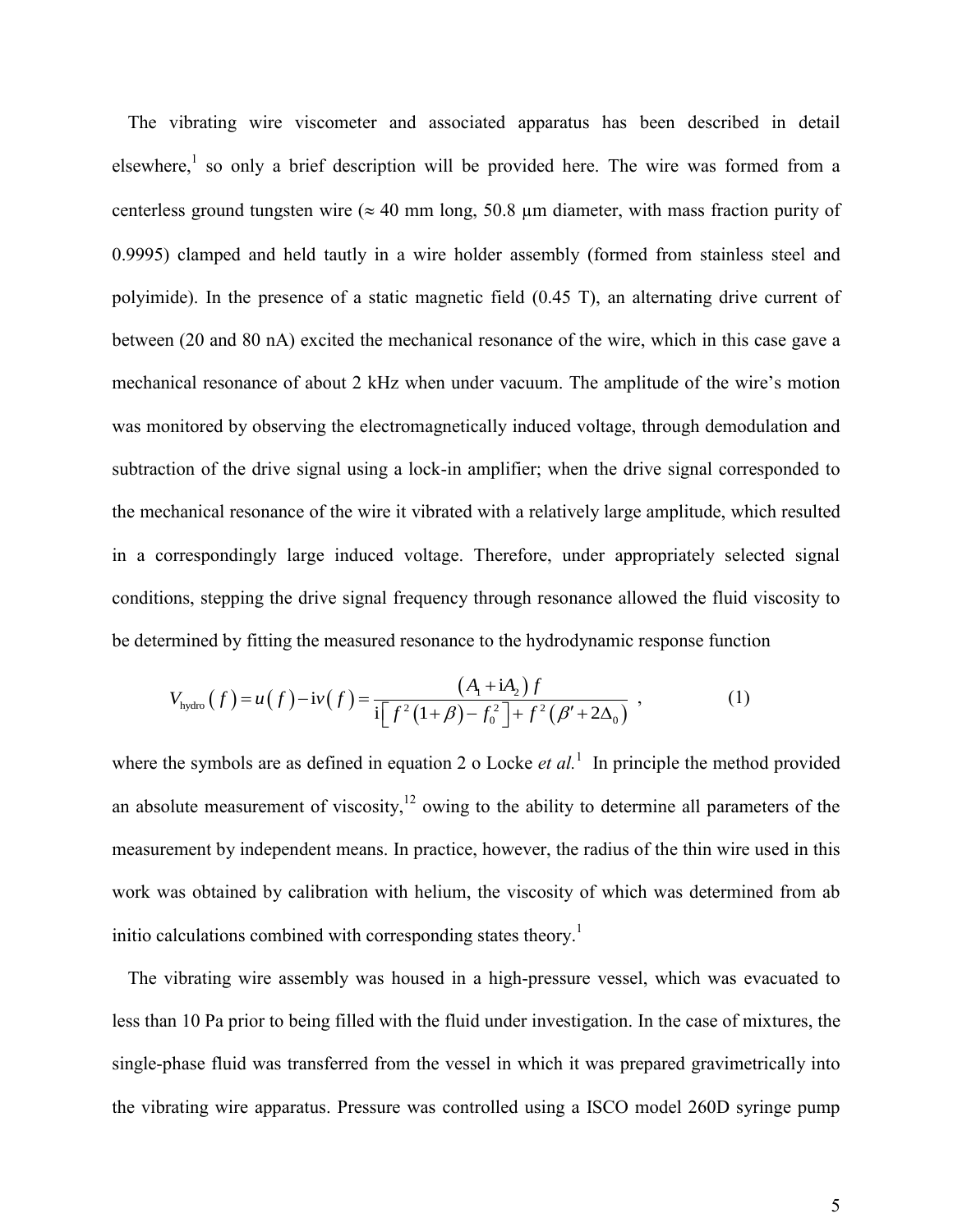operated in constant-pressure mode and monitored with an oscillating quartz-crystal transducer (Paroscientific Model 9000-6K-101) having a relative uncertainty of  $\pm 0.01$  % of its 41 MPa fullscale. Typically, the pressure remained constant during the determination of the resonance curve to within the uncertainty of the transducer, with a relative variation of less than  $\pm 0.01$  % of the reading. Temperature was controlled by immersing the vessel in a stirred, thermostat bath filled with silicone oil, and the temperature determined with a standard platinum resistance thermometer (Hart Scientific 5699, ITS-90 calibrated), located in the bath in contact with the vessel, of nominal resistance of 25.5  $\Omega$  at  $T = 273$  K with an uncertainty of  $\pm 0.005$  K. The typical temperature variation about the set-point was  $\pm 0.015$  K for integration times of about 60 s whilst for integration times greater than 0.3 h, which corresponded to the typical frequency sweep time for a single measurement, it was  $\pm 0.002$  K. Larger temperature variations were experienced at the lowest temperature used in this work of 200 K (as discussed in more detail later) resulting in approximately three times poorer temperature stability. Pressure, temperature, and the voltage response of the VWV were continuously monitored and logged using custom data acquisition software and saved for subsequent processing and analysis. Further detail about the apparatus and measurement technique are given in our previous work[,](#page-12-0)<sup>1</sup> and [Table](#page-13-1) 1 shows an analysis of the Type B uncertainty<sup>[13](#page-13-2)</sup> contributions for the viscosity measurements made here.

The binary mixture  $\{xCH_4 + (1-x)C_3H_8\}$  with  $x = (0.9490 \pm 0.0001)$  was prepared gravimetrically from pure methane and propane (sources and purities of the mixture components are listed in [Table 2\)](#page-13-3). The uncertainty of the mole fraction was determined from contributions arising from the mass measurement uncertainty, mole fraction purity of the component gases, and dead volume in valve atop the mixture preparation cylinder.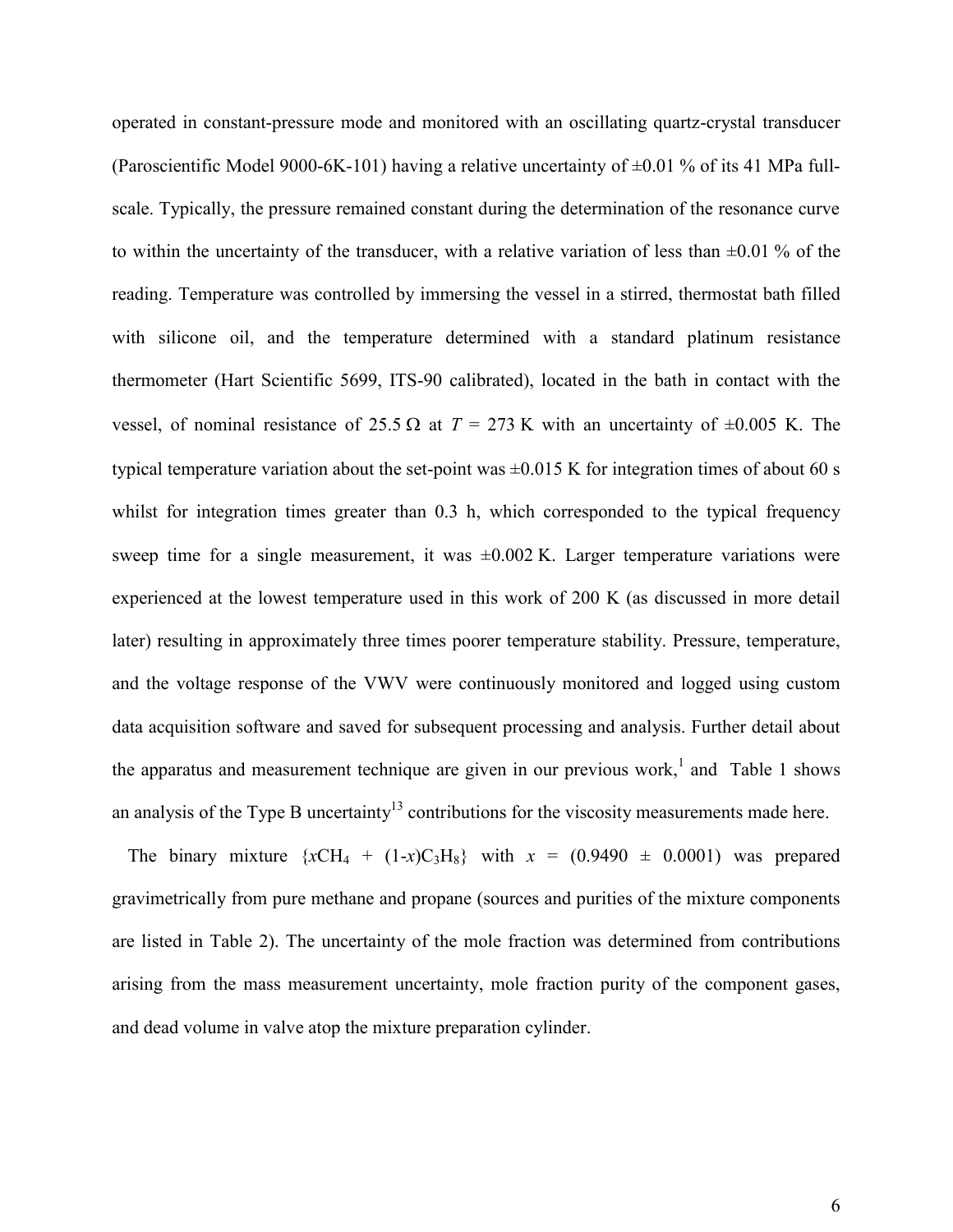#### RESULTS AND DISCUSSION

The measured viscosities for the methane and propane binary mixture are listed in [Table 3.](#page-14-0) Viscosities were determined at each temperature and pressure from between 4 and 156 measurements of the resonance, consisting of between 2 and 78 up-down frequency-sweep pairs. The Type A uncertainties<sup>[13](#page-13-2)</sup> of the measured viscosities are listed as  $u_i(\eta)$  in [Table 3,](#page-14-0) determined from the standard deviation of  $v_i$  multiple repeat measurements. For lowest temperature data ( $\approx$ 200 K) the Type A uncertainties were larger, with a relative value around 0.8 % as compared to less than 0.3 % at higher temperatures. This is attributed to increased instabilities and drift in the temperature of the bath during the associated measurements, even though the bath's PID (Proportional, Integral, and Differential) control parameters were tuned to minimize the temperature instabilities that occurred at  $\approx 200$  K. The combined uncertainty in the measured viscosities,  $u<sub>C</sub>(\eta)$ , are also listed in [Table 3.](#page-14-0) The combined uncertainties correspond to a coverage factor of  $k = 1$ ,<sup>[13](#page-13-2)</sup> and were obtained by combining the (Type A)  $u_i(\eta)$  values in quadrature with the (Type B)  $u_i(\eta)$  uncertainties listed in [Table](#page-13-1) 1.

The comparison of the measured viscosity data with predictions made at 280 K (roughly the mid-point of the temperatures studied in this work) using the ECS model in REFPROP and the SUPERTRAPP model in MultiFlash is shown in [Figure 1.](#page-15-0) Three features of this comparison are apparent. First, the predictions of the two models are consistent with each other at densities below 200 kg·m<sup>-3</sup> but differ increasingly at higher densities, with the more recently developed ECS model in REFPROP being more consistent overall with the data measured in this work (relative root mean square deviation (RMSD) of 2.5 %) than the older SUPERTRAPP model in MultiFlash (7.1 % relative RMSD). Second, as shown in the inset, the ECS model in REFPROP exhibits a small discontinuity of about  $0.5 \mu Pa$  s at around  $200 \text{ kg} \cdot \text{m}^{-3}$ . This feature, which is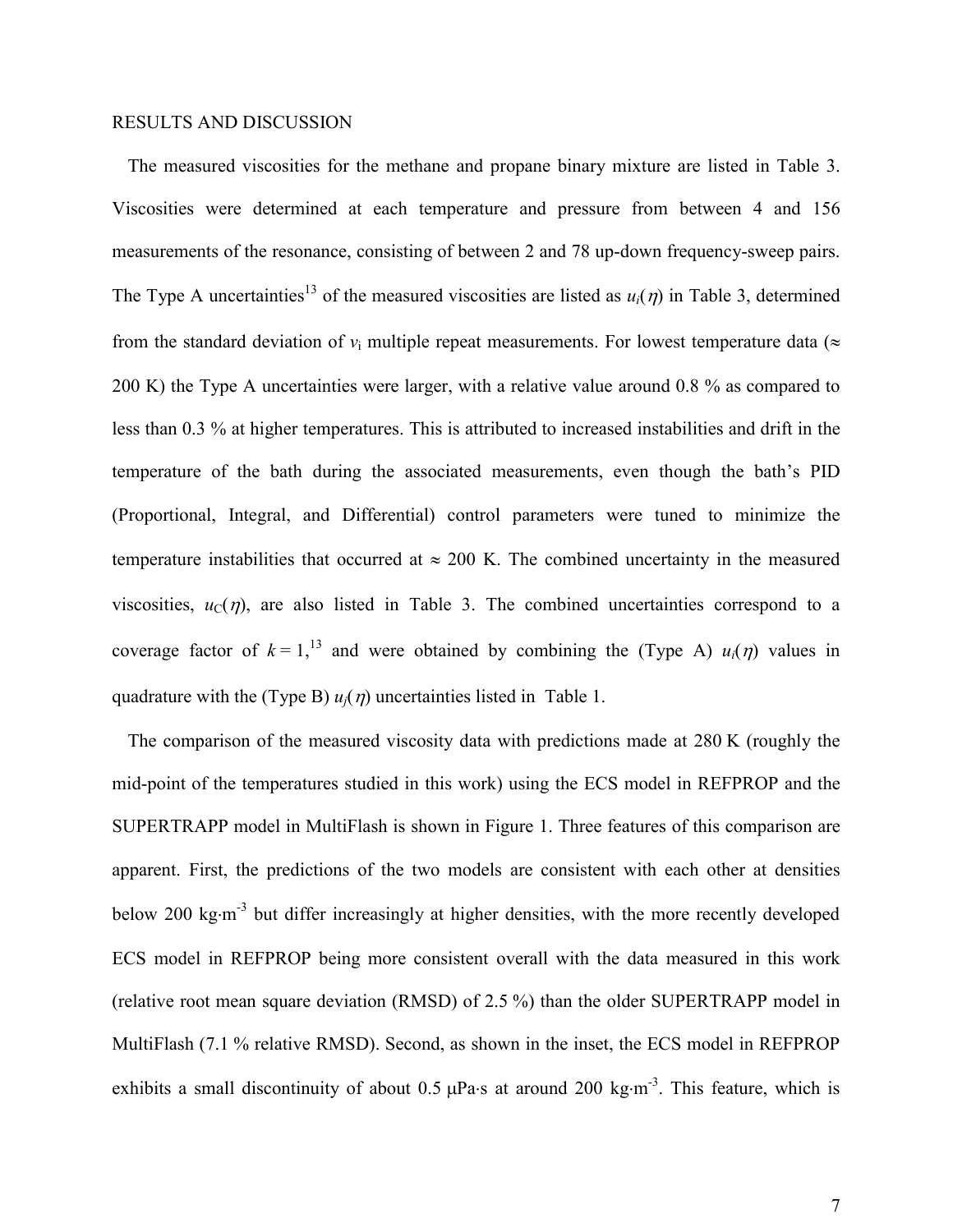about half the magnitude of the experimental uncertainty of the present data, is caused by the numerical algorithm within REFPROP switching to a slightly different root of the ECS model when determining the physical solution.<sup>[6](#page-12-5)</sup> Third, the temperature dependence of the measured data is smaller for this mixture than that predicted using the ECS model in REFPROP.

To investigate this third observation further, the following polynomial of density was fit to the viscosity data measured in this work and listed in [Table 3.](#page-14-0)

<span id="page-7-0"></span>
$$
h_{\text{fit}} = a + b r^2 + c r^4 \qquad (2)
$$

The three parameters in eq [\(2\)](#page-7-0) determined by linear least squares regression had the values  $a = (18.9 \pm 0.4)$  µPa·s,  $b = (3.55 \pm 1.28) \times 10^{-5}$  µPa·s·m<sup>6</sup>·kg<sup>-2</sup>, and  $c = (1.83 \pm 0.09) \times 10^{-9}$  $\mu$ Pa·s·m<sup>12</sup>·kg<sup>-4</sup>, the R<sup>2</sup> correlation coefficient was 0.998, and the standard error of the fit was  $0.500 \mu$ Pa·s. These three terms were the most significant for this data set; inclusion of linear or cubic terms did not improve the quality of the fit significantly. The residuals of the fit are shown in [Figure 2,](#page-16-0) plotted in isothermal sub-groups to establish the extent to which the viscosity data contained any further temperature dependence.

No trend with temperature is evident in the residuals ( $\eta$  -  $\eta_{\text{fit}}$ ), which indicates that for this fixed composition mixture the temperature dependence of the viscosity is the same as that present in the equation of state. Accordingly, once viscosity is expressed as a function of density there is no further variation with temperature to consider. Systematic trends in the deviations are apparent but they are not correlated with temperature and are comparable with the estimated experimental uncertainty. Of course eq [\(2\)](#page-7-0) and the best-fit parameter values therein are specific to the measurements of a mixture with this composition ( $x = 0.9490 \pm 0.0001$ ), as indicated by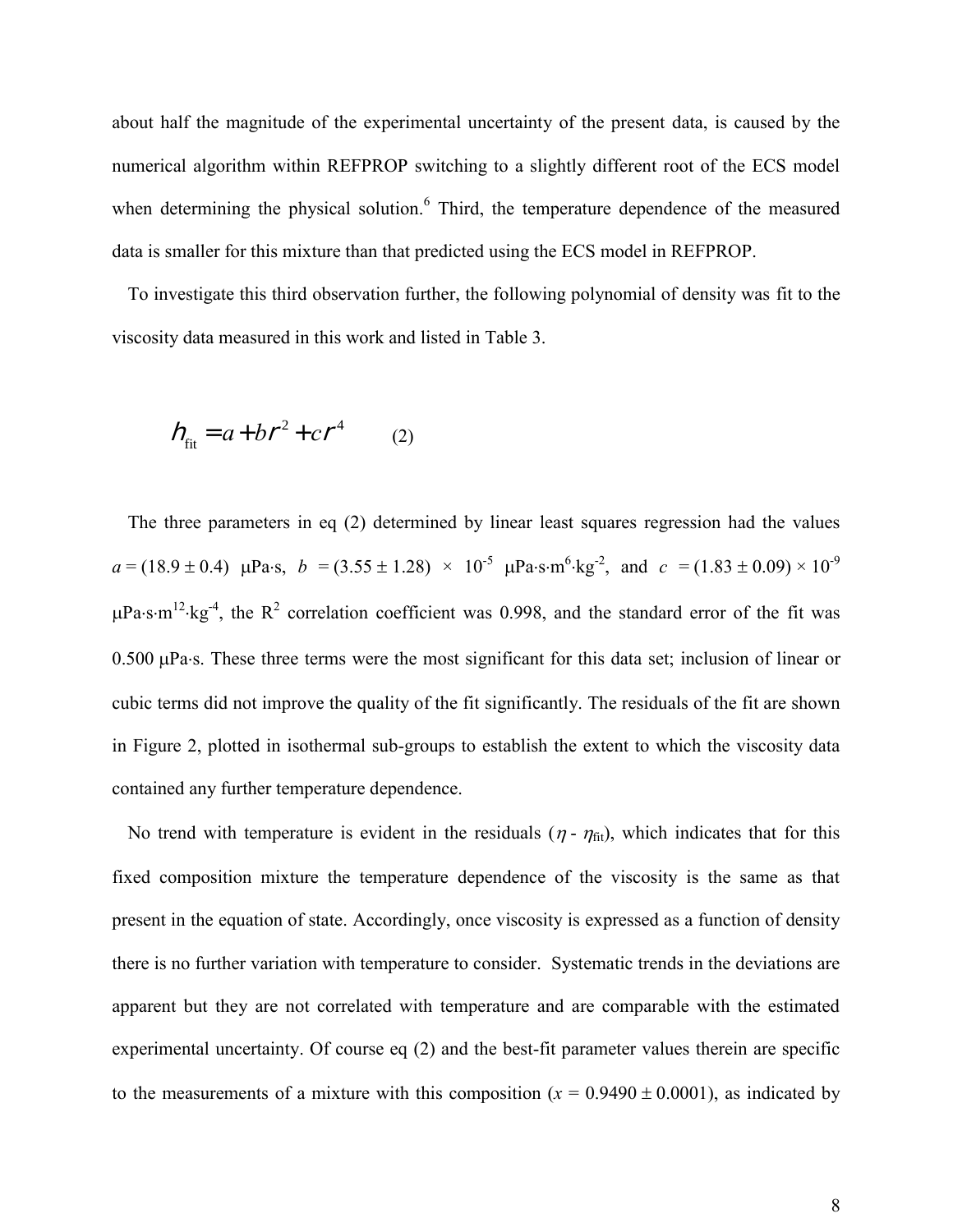the small offset apparent in [Figure 1](#page-15-0) between the viscosities measured at the lowest densities in this work and the viscosities we measured previously<sup>[1](#page-12-0)</sup> for a mixture with a slightly different composition  $(x = 0.9452 \pm 0.0002)$ . Nevertheless, the regression to eq [\(2\)](#page-7-0) is useful because (1) it helps establish the consistency and smoothness of our data and the associated uncertainty analysis, and (2) it conveys that less dependence on temperature is observed than that predicted by the ECS model in REFPROP.

While viscosities calculated using the ECS model in REFPROP,  $\eta_{\text{calc}}$ , have a noticeably different temperature dependence to  $\eta_{\text{fit}}$ , the slopes in the residuals ( $\eta$  -  $\eta_{\text{fit}}$ ) with density shown for each isotherm in [Figure 2](#page-16-0) are similar to the slopes in  $(\eta_{\text{calc}} - \eta_{\text{fit}})$  with density. This consistency is further apparent for most of the data in [Table 3,](#page-14-0) which shows a direct comparison of the variation with density of all the measured viscosities relative to those calculated using the ECS model in REFPROP. The viscosity data measured previously using this VWV for  $x =$ 0.9452 are also shown.

It is apparent from [Figure 3](#page-17-0) that most of the data measured for  $xCH_4 + (1-x)C_3H_8$  with  $x \approx 0.95$ over a wide range of conditions lie within  $\pm 2$  % of  $\eta_{\text{calc}}$ , which is comparable to the estimated experimental uncertainty, except the region  $100 < \rho/kg \cdot m^{-3} < 200$  where the relative deviation in viscosity increases to -5 %. One potential explanation for this increased deviation is the proximity of the mixture density to methane's critical density<sup>[6](#page-12-5)</sup>  $\approx 163 \text{ kg} \cdot \text{m}^{-3}$ . This could possibly reflect an increase in the uncertainty of density predictions made using the EOS at these conditions, or alternatively a deficiency in the ECS model; for example, the ECS model does not currently include any form of critical enhancement for viscosity.

Literature viscosity data for the methane + propane binary system reported by Giddings et al.<sup>[2](#page-12-1)</sup>, Huang et al[.](#page-12-2)<sup>3</sup>, and Bicher and Katz<sup>[4](#page-12-3)</sup> were compared with the VWV measurement results by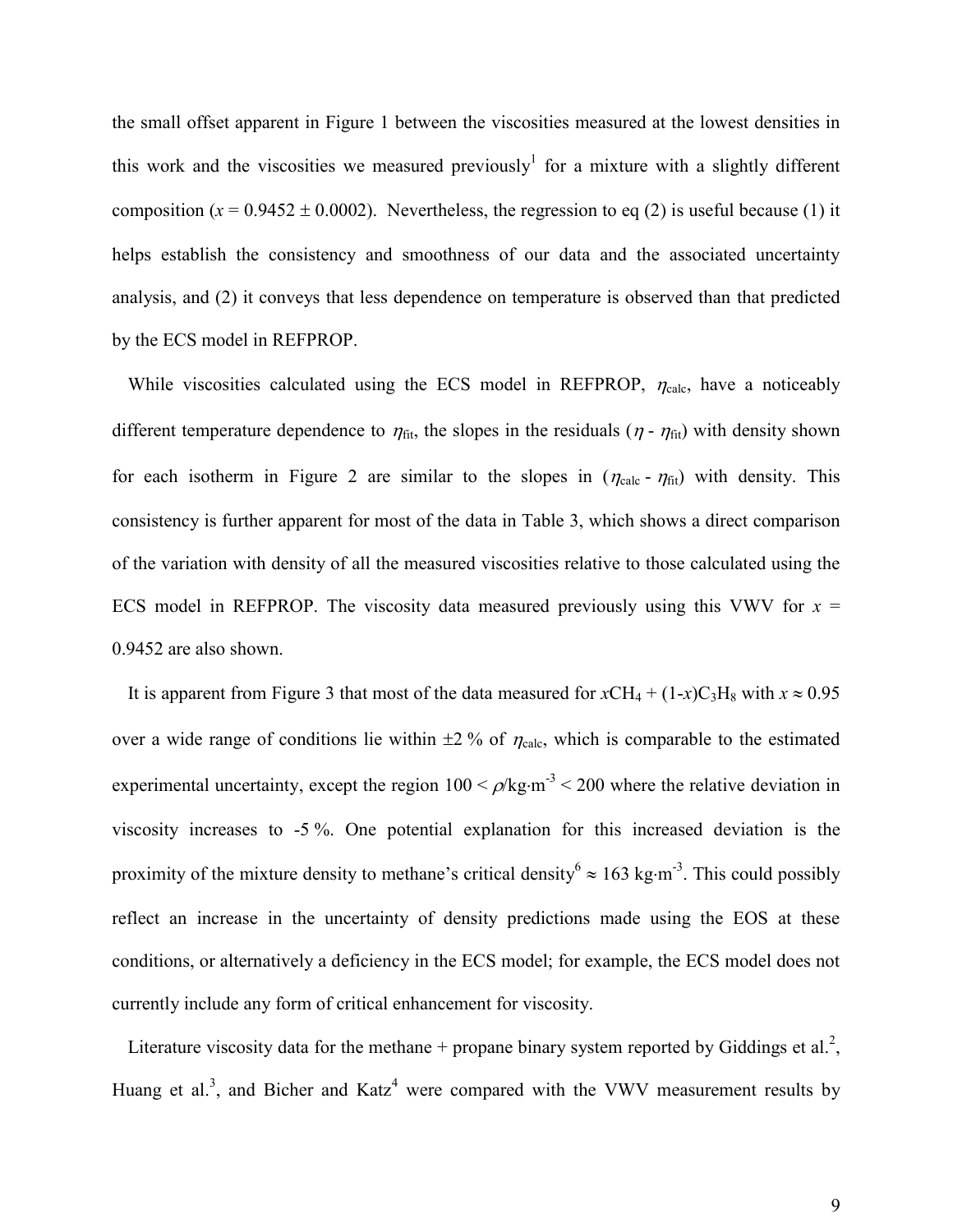calculating deviations from the ECS model in REFPROP to assess both data quality and predictive performance. The results of the comparisons are shown, respectively, in [Figure 4,](#page-18-0) [Figure 5,](#page-19-0) and [Figure 6](#page-20-0) as deviation plots, which help account for the variation in temperature, density and composition between the various measurements.

The highest quality and most relevant data to the current work are the measurements of Giddings et al.<sup>[2](#page-12-1)</sup> who used a capillary viscometer at temperatures between (311 to 411) K, pressures in the range (0.1 to 55.1) MPa and *x* in the range (0.22 to 0.79), corresponding to densities in the range (0.6 to 506) kg·m<sup>-3</sup>. The reported relative uncertainty ( $k = 1$ ) of these measurements was 0.54 %, and the relative RMSD of these data from the ECS model in REFPROP is 2.2 %. However, the deviations are clearly systematic with composition, ranging from about -4 % for  $x = 0.791$  to about +10 % for  $x = 0.2207$  and generally becoming more positive with increasing propane mole fraction. For the mixture with the highest methane mole fraction  $(x = 0.791)$ , the variation of the deviations with density follow a similar pattern to our data, exhibiting a peak in the magnitude of the deviations in the vicinity of methane's critical density.

Huang et al.<sup>[3](#page-12-2)</sup> used a falling cylinder viscometer at temperatures between (153 to 311) K, pressures in the range (3.4 to 34) MPa and *x* in the range (0.22 to 0.75), corresponding to densities in the range (34 to 645) kg·m<sup>-3</sup>. They reported the measurement *reproducibility* to be [2](#page-12-1)%, and that on average their data were within  $\pm$ 2% of those reported by Giddings et al.<sup>2</sup> The relative RMSD of the Huang et al.<sup>[3](#page-12-2)</sup> data from the ECS model in REFPROP is 4.4 %; however, while the deviations are clearly systematic, the effects of temperature and composition are not as separable as was the case for Giddings et al.<sup>[2](#page-12-1)</sup> The measurements of Huang et al. were made at temperatures in the range (123 to 311) K, which is significantly lower than the (311 to 411) K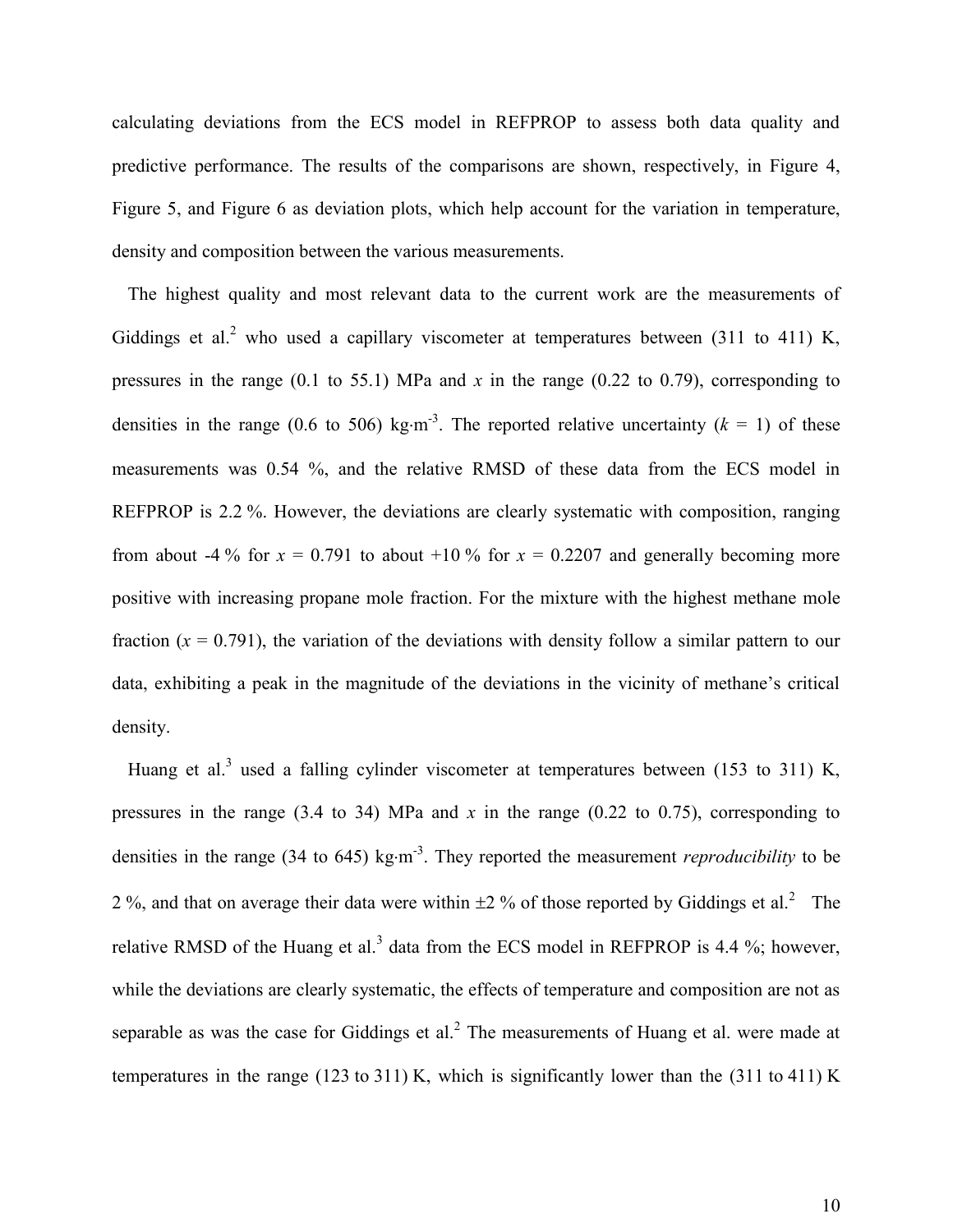range of Giddings et al. $2$  The deviations from the ECS model in REFPROP of the few data reported by Huang et al.<sup>[3](#page-12-2)</sup> at densities below 200 kg·m<sup>-3</sup>, which are for the mixture with the highest methane content  $(x = 0.753)$ , are consistent with those of the VWV measurements for mixtures with  $x \approx 0.95$ .

Bicher and Katz<sup>[4](#page-12-3)</sup> used a rolling ball viscometer at temperatures between (298 to 498) K, pressures in the range (0.1 to 34.4) MPa and *x* in the range (0.2 to 0.8), corresponding to densities in the range (0.5 to 513) kg $\cdot$ m<sup>-3</sup>. Their reported measurement uncertainty was typically 3.2 %, with a maximum of 8.1 %, and in this context the 6.3 % relative RMSD of their data from the ECS model in REFPROP represents a reasonable level of agreement. While there is a trend of increasingly positive deviations with increasing propane content, it is difficult to generalize any trends in these data or interpret their consistency with the VWV measurements because the sources of the fluid density they used in the analysis of their rolling ball data likely had significant uncertainties.

#### **CONCLUSIONS**

A vibrating wire viscometer was used to measure the viscosity of a  $\{xCH_4 + (1-x)C_3H_8\}$ mixture with  $x = 0.949$  at temperatures from (200 to 423) K and pressures in the range (10 to 31) MPa. At this mole fraction, the measured viscosity could be represented nearly within the experimental uncertainty by a simple polynomial in density with no further temperature dependence apparent beyond that incorporated within the equation of state calculation of the density. The data were compared with two corresponding-states type models, implemented in the software packages REFPROP and MultiFlash; these models performed similarly at densities up to 200 kg·m<sup>-3</sup> but the latter model over-predicted the data at higher densities. The extended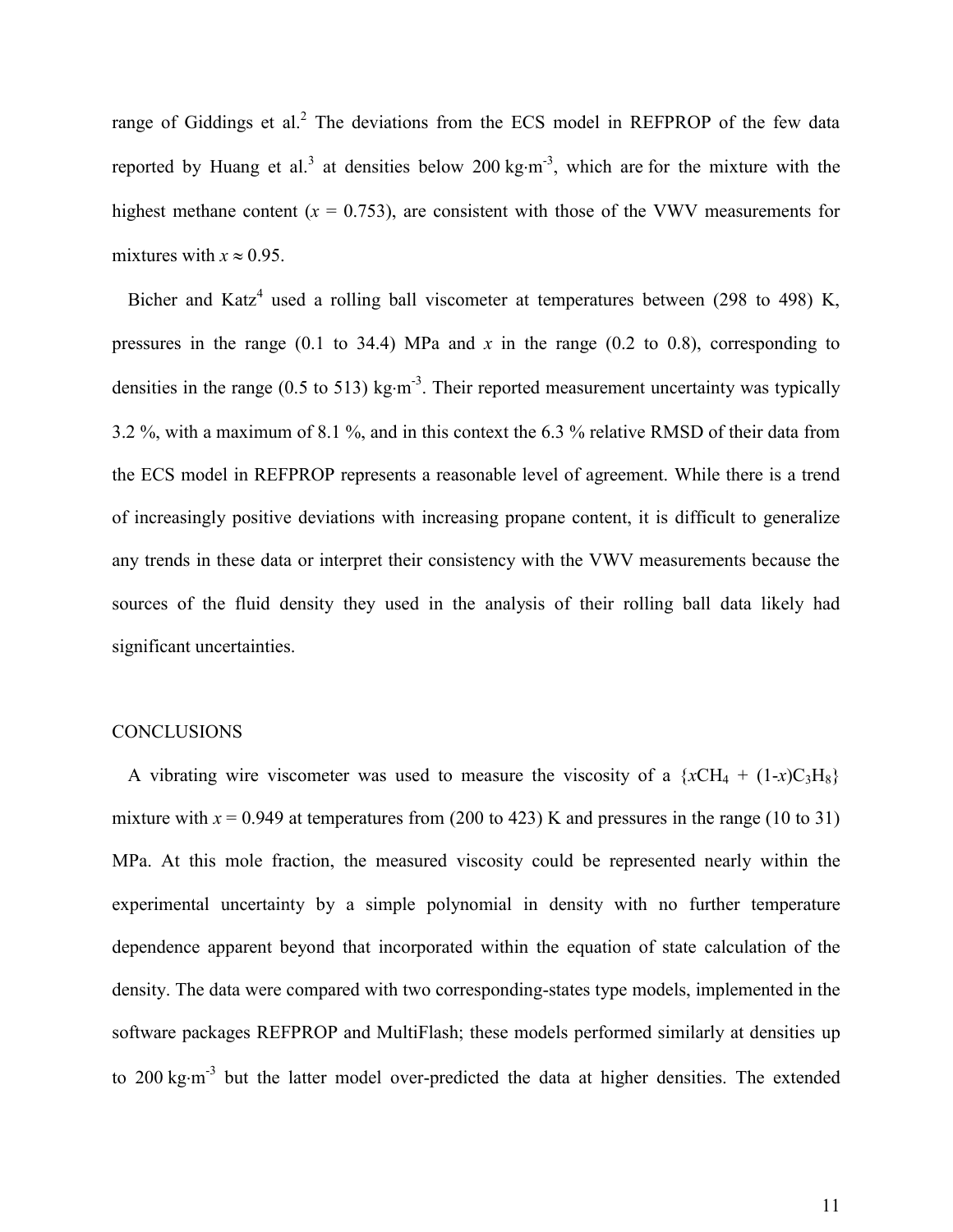corresponding states model in REFPROP was generally able to represent the measured data within  $\pm 2\%$ , except at densities around 150 kg·m<sup>-3</sup>, which is near the critical density of methane. Viscosity data in the literature for this binary system exhibited similar trends in their deviations from the ECS model in REFPROP for high methane mole fractions to those observed for the data reported here. These deviations follow different trends as the mixture's propane fraction increases, generally becoming more positive. The new data presented in this work will help in the development of more accurate and wide ranging viscosity models for industrially important mixtures. They also help identify where viscosity data in the literature appear to be deficient and/or conditions at which further measurements are required.

#### AUTHOR INFORMATION

## **Corresponding Author**

\*Email: eric.may@uwa.edu.au

#### **Author Contributions**

**The manuscript was written through contributions of all authors. All authors have given approval to the final version of the manuscript.**

#### **Funding Sources**

**This work was supported by the Australian Research Council's Linkage Program (LP130101018) and the Gas Processors Association (Project 102). E.F.M. acknowledges**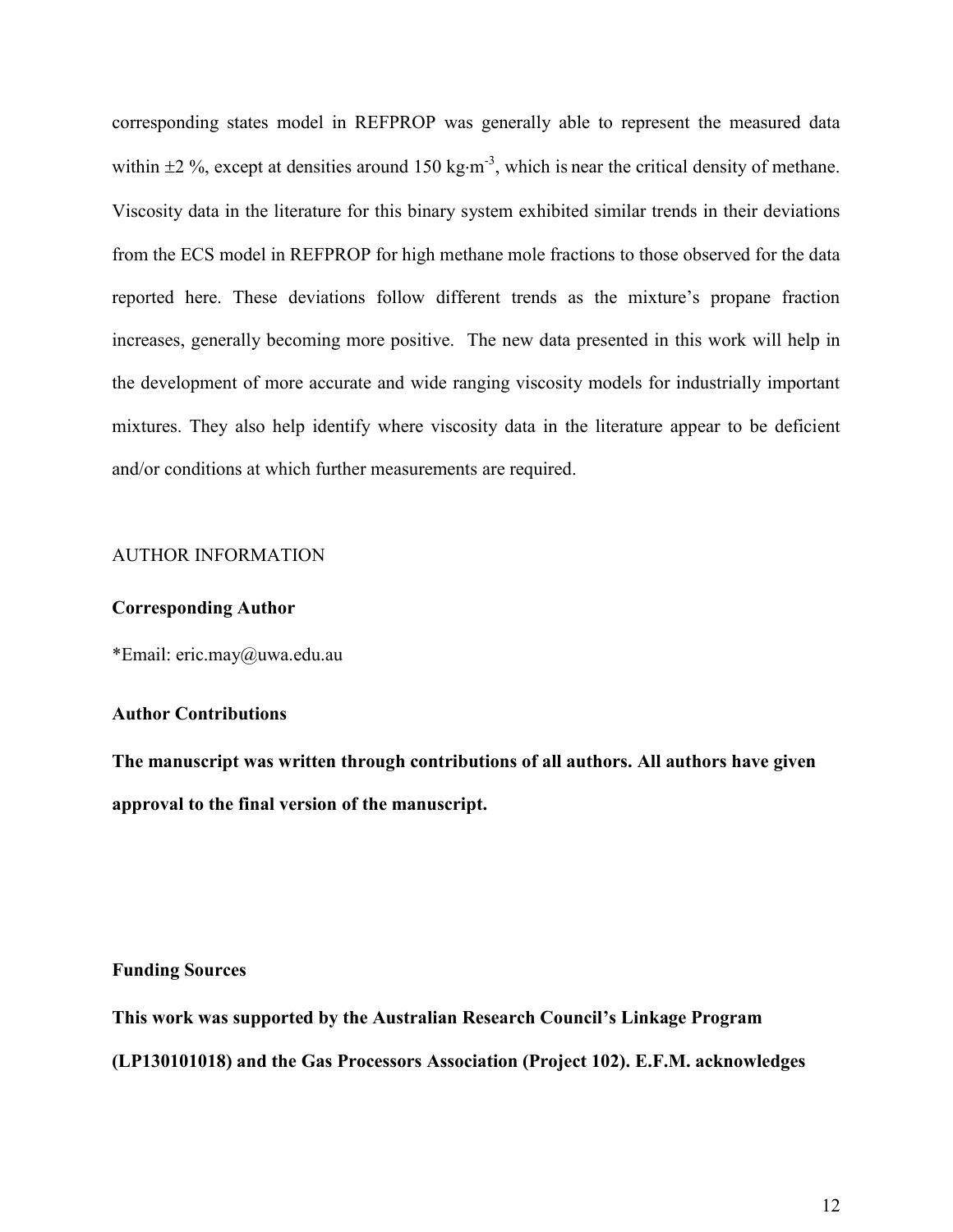**Chevron for their support of the research through the Gas Process Engineering** 

**endowment.**

## **Notes**

**The authors declare no competing financial interests.**

# ACKNOWLEDGMENT

A.R.H.G wishes to acknowledge Schlumberger for permission to collaborate on this project.

# REFERENCES

<span id="page-12-0"></span>(1) Locke, C. R.; Stanwix, P. L.; Hughes, T. J.; Kisselev, A.; Goodwin, A. R. H.; Marsh, K. N.; May, E. F., Improved Methods for Gas Mixture Viscometry Using a Vibrating Wire Clamped at Both Ends. *J. Chem. Eng. Data* **2014,** *59*, 1619-1628.

<span id="page-12-1"></span>(2) Giddings, J. G.; Kao, J. T. F.; Kobayashi, R., Development of a High-Pressure Capillary-Tube Viscometer and Its Application to Methane Propane and their MIxtures in Gaseous and Liquid Regions. *J. Chem. Phys.* **1966,** *45*, 578-586.

<span id="page-12-2"></span>(3) Huang, E. T. S.; Swift, G. W.; Kurata, F., Viscosities and Densities of Methane-Propane Mixtures at Low Temperatures and High Pressures. *AIChE J.* **1967,** *13*, 846-850.

<span id="page-12-3"></span>(4) Bicher, L. B.; Katz, D. L., Viscosities of the Methane-Propane System. *Ind. Eng. Chem.*  **1943,** *35*, 754-761.

<span id="page-12-4"></span>(5) Abe, Y.; Kestin, J.; Khalifa, H. E.; Wakeham, W. A., Viscosity and Diffusion-Coefficients of Mixtures of 4 Light-Hydrocarbon Gases. *Physica A* **1978,** *93*, 155-170.

<span id="page-12-5"></span>(6) Lemmon, E. W.; Huber, M. L.; McLinden, M. O. *NIST Standard Reference Database 23: Reference Fluid Thermodynamic and Transport Properties-REFPROP*, version 9.1; National Institute of Standards and Technology: Gaithersburg, 2013.

<span id="page-12-6"></span>(7) *MultiFlash*, 4.4; InfoChem KBC Advanced Technologies PLC: 2014.

<span id="page-12-7"></span>(8) *User Guide for Models and Physical Properties*; InfoChem/KBC Advanced Technologies PLC: 2014.

<span id="page-12-8"></span>(9) Kunz, O.; Wagner, W., The GERG-2008 Wide-Range Equation of State for Natural Gases and Other Mixtures: An Expansion of GERG-2004. *J. Chem. Eng. Data* **2012,** *57*, 3032- 3091.

<span id="page-12-9"></span>(10) Huber, M. L.; Hanley, H. J. M., The Corresponding-States Principle: Dense Fluids. In *Transport Properties of Fluids: Their Correlation, Prediction and Estimation*, Millat, J.; Dymond, J. H.; Nieto de Castro, C. A., Eds. Cambridge University Press: 1996; pp 283 - 295.

<span id="page-12-10"></span>(11) Chichester, J. C.; Huber, M. L., *Documentation and Assessment of the Transport Property Model for Mixtures Implemented in NIST REFPROP (Version 8.0)*. National Institute of Standards and Technology: Gaithersburg, VA, 2008.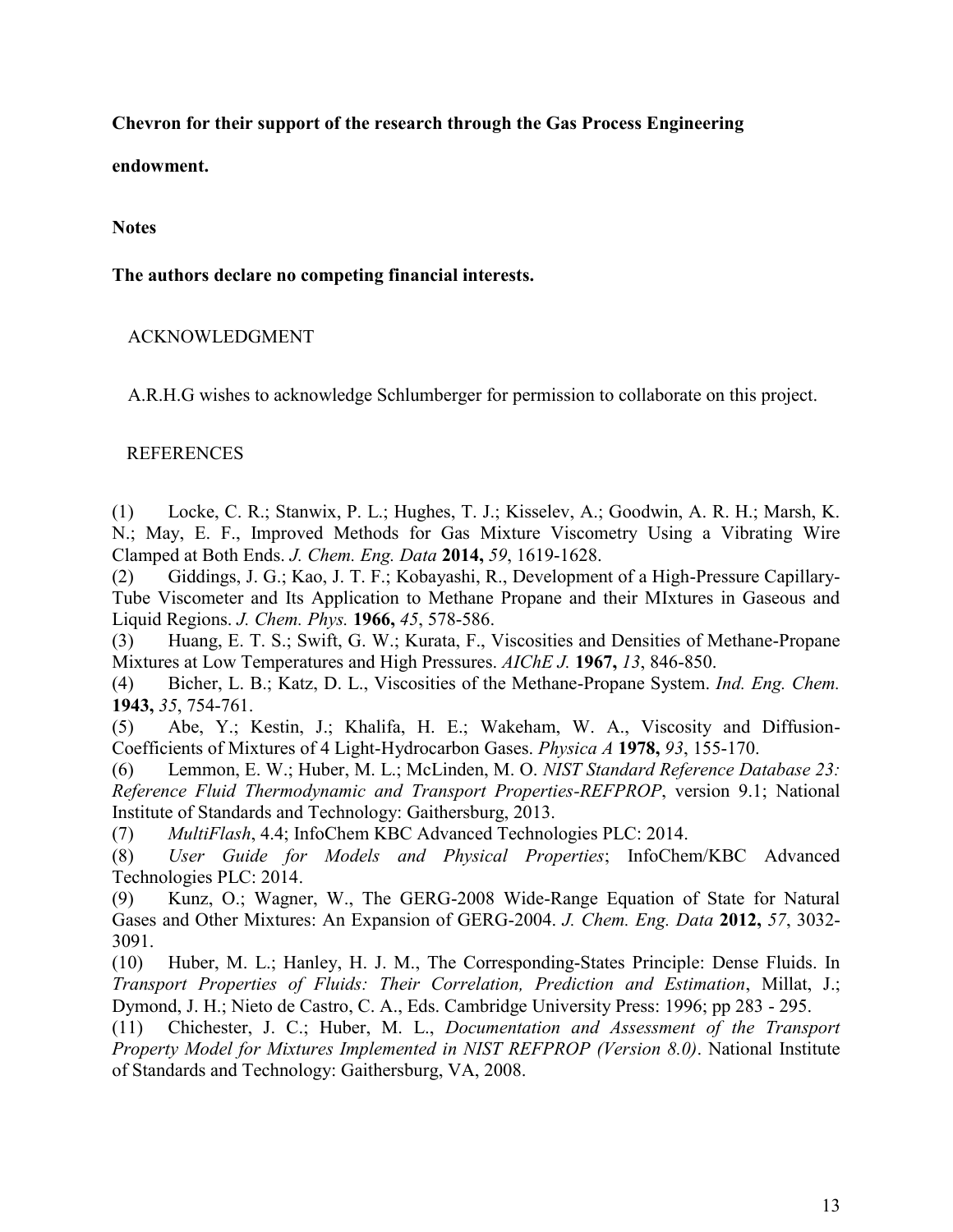<span id="page-13-2"></span><span id="page-13-0"></span>(12) Goodwin, A. R. H.; Marsh, K. N., An Absolute Viscometer for Liquids: Measurement of the Viscosity of Water at T=298.15 K and p=0.1 MPa. *J. Chem. Eng. Data* **2011,** *56*, 167-170. (13) Taylor, B. N.; Kuyatt, C. E., *Guidleines for Evaluating and Expressing the Uncertainty of NIST Measurment Results*. 1994 ed.; National Institute of Standards and Technology: Gaithersburg, VA, 1994; Vol. 1297.

<span id="page-13-1"></span>Table 1. Contribution to Type B Uncertainty of the Viscosities,  $u_i(\eta)$ , Measured in this **Work.**

| source                               | $100 \cdot u_i(\eta)/\eta$ |
|--------------------------------------|----------------------------|
| wire radius calibration              | 0.51                       |
| nonlinear motion/out of plane motion | 0.44                       |
| density of wire material             | 0.09                       |
| mixture composition                  | 0.04                       |
| vacuum damping                       | 0.02                       |
| pressure sensor                      | 0.005                      |
| temperature sensor                   | 0.002                      |
| total                                | 0.68                       |

<span id="page-13-3"></span>**Table 2. Chemical Sample Sources. Purity was Assumed and no Further Chemical Analysis or Purification was Performed.**

| chemical name | source      | manufacturer's purity |
|---------------|-------------|-----------------------|
| methane       | Coregas     | 0.99995               |
| propane       | Air Liquide | 0.99995               |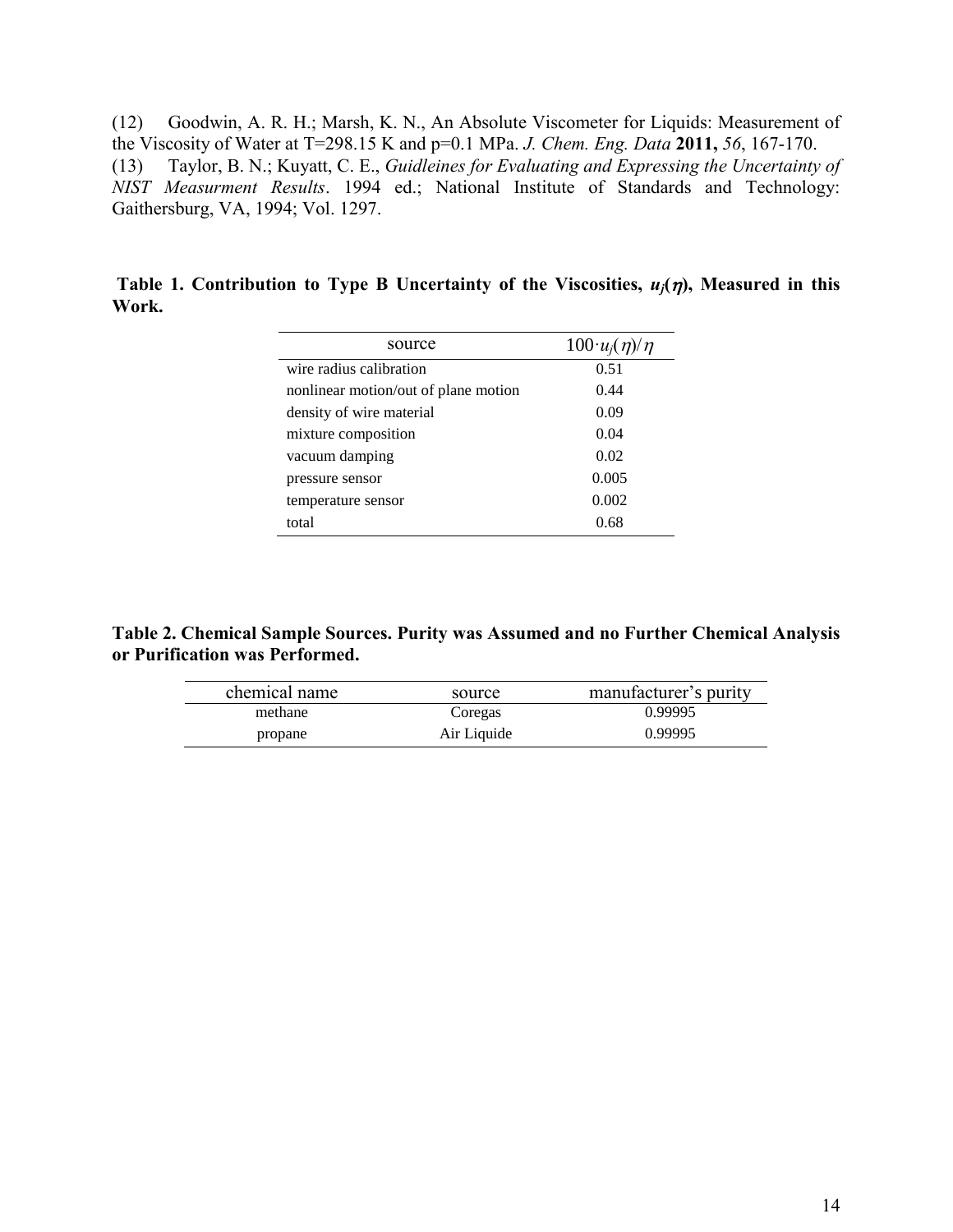<span id="page-14-0"></span>**Table 3. Viscosity**  $\eta$ **, Type A Uncertainty**  $u_i(\eta)$ **, Number of Measurements**  $v_i$ **, and Combined Uncertainty**  $u_C(\eta)$  **as a Function of Temperature** *T* **and Pressure** *p* **for**  $\{(xCH_4 + (1-x)C_3H_8)\}$ **,** with  $x = 0.949$ .<sup>2</sup> Density  $\rho$  Calculated from the GERG-200[8](#page-12-8)<sup>9</sup> EOS Implemented in **REFPROP 9.1.[6,](#page-12-5) [9](#page-12-8)**

| T/K     | p/MPa  | $\rho_{\rm EOS}/\rm kg\!\cdot\!m^{\text{-}3}$ | $\eta/\mu Pa \cdot s$ | $u_i(\eta)/\mu \text{Pa} \cdot \text{s}$ | $v_i$          | $u_C(\eta)/\mu\mathrm{Pa\cdot s}$ |
|---------|--------|-----------------------------------------------|-----------------------|------------------------------------------|----------------|-----------------------------------|
| 199.918 | 10.367 | 309.47                                        | 38.14                 | 0.92                                     | 14             | 0.96                              |
| 200.599 | 13.841 | 323.60                                        | 42.36                 | 0.73                                     | 10             | 0.78                              |
| 202.317 | 17.279 | 332.14                                        | 44.52                 | 0.78                                     | 26             | 0.84                              |
| 203.359 | 20.735 | 340.20                                        | 47.39                 | 0.87                                     | 12             | 0.93                              |
| 203.235 | 24.182 | 348.68                                        | 50.08                 | 0.81                                     | 15             | 0.88                              |
| 203.431 | 25.922 | 352.14                                        | 51.10                 | 0.89                                     | 17             | 0.96                              |
| 203.356 | 27.628 | 355.69                                        | 52.94                 | 0.83                                     | 14             | 0.90                              |
| 204.187 | 31.114 | 361.05                                        | 55.49                 | 0.83                                     | 10             | 0.91                              |
| 255.619 | 20.701 | 249.00                                        | 27.91                 | 0.08                                     | 18             | 0.21                              |
| 255.515 | 24.135 | 267.43                                        | 30.85                 | 0.05                                     | 12             | 0.21                              |
| 255.586 | 25.902 | 275.09                                        | 32.21                 | 0.05                                     | 24             | 0.23                              |
| 255.591 | 27.592 | 281.74                                        | 33.48                 | 0.06                                     | 15             | 0.24                              |
| 255.575 | 31.095 | 293.76                                        | 35.77                 | 0.18                                     | 78             | 0.30                              |
| 311.121 | 20.946 | 172.01                                        | 20.61                 | 0.28                                     | 6              | 0.31                              |
| 311.131 | 24.419 | 194.24                                        | 22.79                 | 0.27                                     | 8              | 0.31                              |
| 311.082 | 25.869 | 202.51                                        | 23.48                 | 0.11                                     | 9              | 0.19                              |
| 311.129 | 27.584 | 211.44                                        | 24.53                 | 0.16                                     | 14             | 0.23                              |
| 311.105 | 31.037 | 227.48                                        | 26.50                 | 0.10                                     | $\overline{4}$ | 0.20                              |
| 366.882 | 24.192 | 147.58                                        | 19.97                 | 0.08                                     | $\overline{c}$ | 0.16                              |
| 366.894 | 25.926 | 156.48                                        | 20.64                 | 0.06                                     | $\overline{4}$ | 0.15                              |
| 366.886 | 27.645 | 164.88                                        | 21.38                 | 0.06                                     | 11             | 0.16                              |
| 366.889 | 31.144 | 180.68                                        | 22.60                 | 0.22                                     | $\overline{2}$ | 0.27                              |
| 423.625 | 24.191 | 120.32                                        | 19.44                 | 0.10                                     | 6              | 0.17                              |
| 423.632 | 25.937 | 127.94                                        | 19.88                 | 0.03                                     | 6              | 0.14                              |
| 423.633 | 27.640 | 135.14                                        | 20.32                 | 0.10                                     | $\overline{4}$ | 0.17                              |
| 423.633 | 31.097 | 149.01                                        | 21.36                 | 0.05                                     | 6              | 0.15                              |

 $\overline{a}$ 

<sup>&</sup>lt;sup>a</sup> Standard uncertainties *u* for temperature *T* and pressure *p* are  $u(T) = 0.005$  K and  $u(p) = 0.004$ MPa.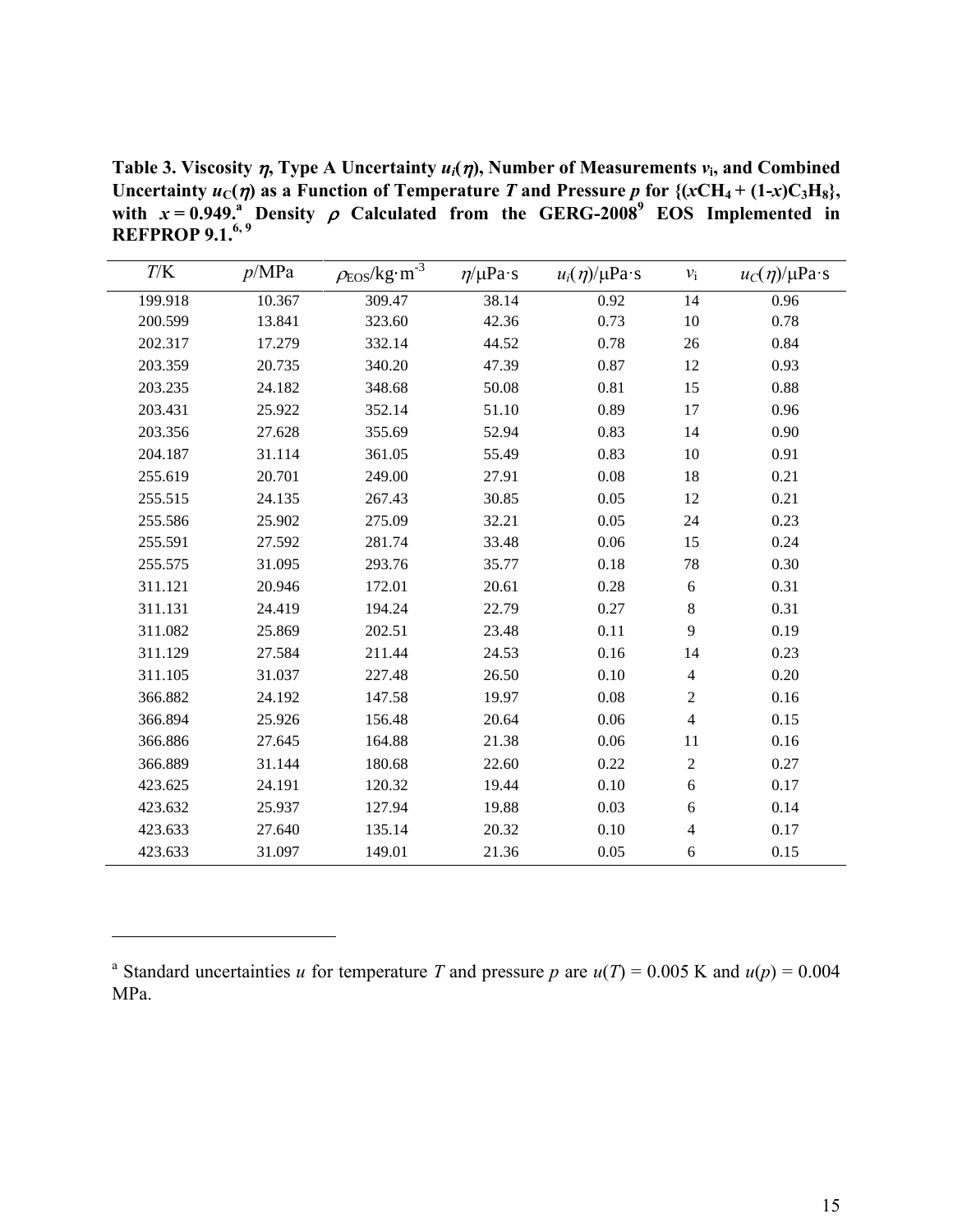

<span id="page-15-0"></span>**Figure 1.** Measured and calculated viscosities  $\eta$  for the {*x*CH<sub>4</sub> + (1-*x*)C<sub>3</sub>H<sub>8</sub>}, with *x* = 0.949 system as a function of density  $\rho_{\text{EOS}}$ :  $\blacktriangle$ ,  $T = 423$  K;  $\blacktriangleright$ ,  $T = 367$  K;  $\blacktriangleright$ ,  $T = 311$  K;  $\blacktriangleright$ ,  $T = 256$  K;  $\overline{X}$ ,  $T = 202$  K; solid line, predictions of ECS model in REFPROP at 280 K; dash-dotted line, predictions of SUPERTRAPP model in MultiFlash at 280 K. Also shown are our previous measurements with  $x = 0.9452$ :<sup>[1](#page-12-0)</sup>  $\Box$ ,  $T = 280$  K;  $\Theta$ ,  $T = 298$  K. Inset shows discontinuity in ECS model predictions at a density of about 200 kg $\cdot$ m<sup>-3</sup>.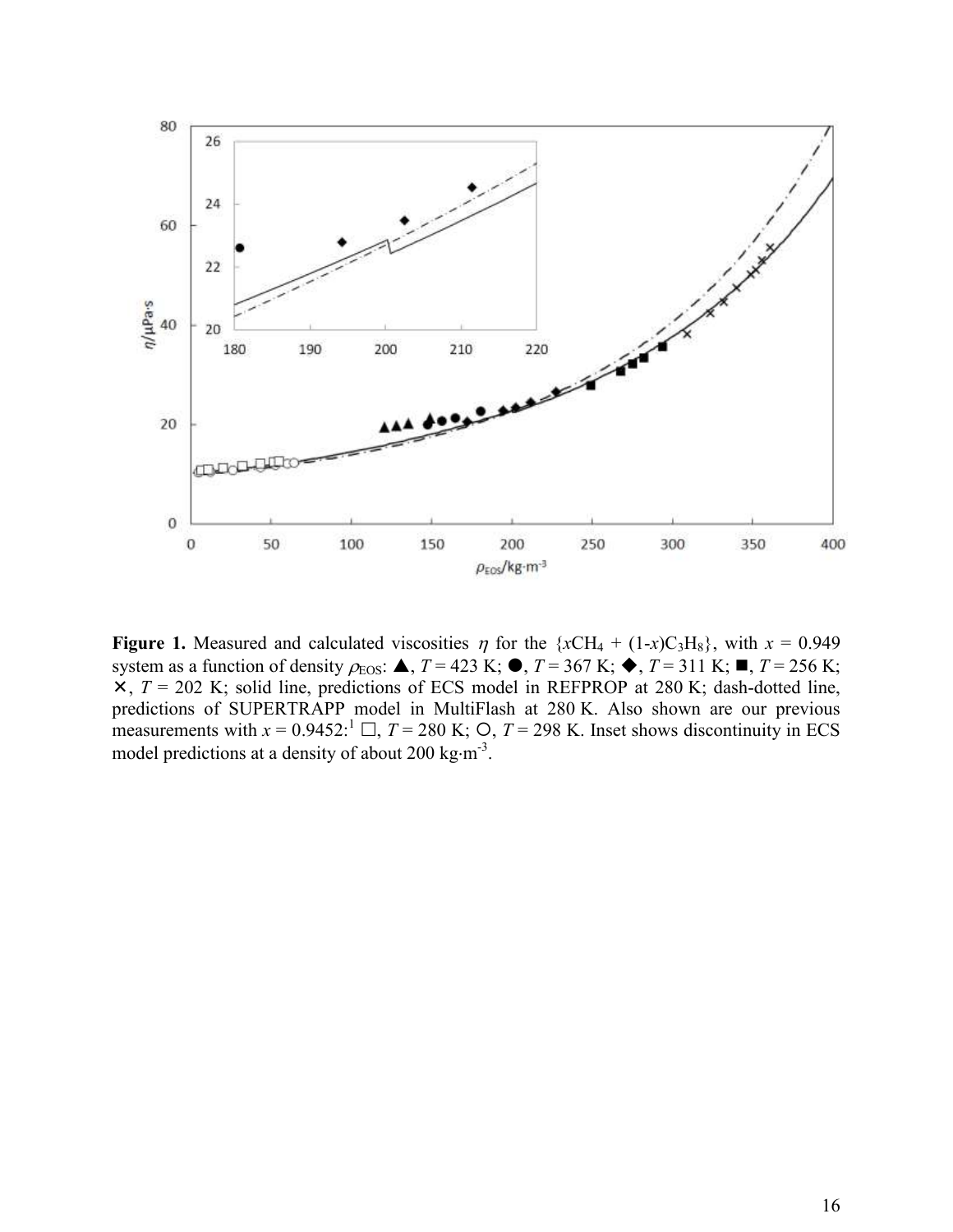

<span id="page-16-0"></span>Figure 2. Deviations of the measured viscosity data from the three parameter polynomial in density shown in eq [\(2\),](#page-7-0)  $\eta_{\text{fit}}$ , plotted as a function of density  $\rho_{\text{EOS}}$  at the five temperatures studied in this work:  $\triangle$ ,  $T = 423$  K;  $\triangle$ ,  $T = 367$  K;  $\triangle$ ,  $T = 311$  K;  $\triangle$ ,  $T = 256$  K;  $\times$ ,  $T = 202$  K. While systematic trends in the data residuals are evident there is no trend with temperature apparent and the RMSD is comparable with the experimental uncertainty. Also shown (solid lines) are the differences between predictions made with the ECS model in REFPROP and  $\eta_{\text{fit}}$ , which indicate that the ECS model has a much more significant dependence on temperature.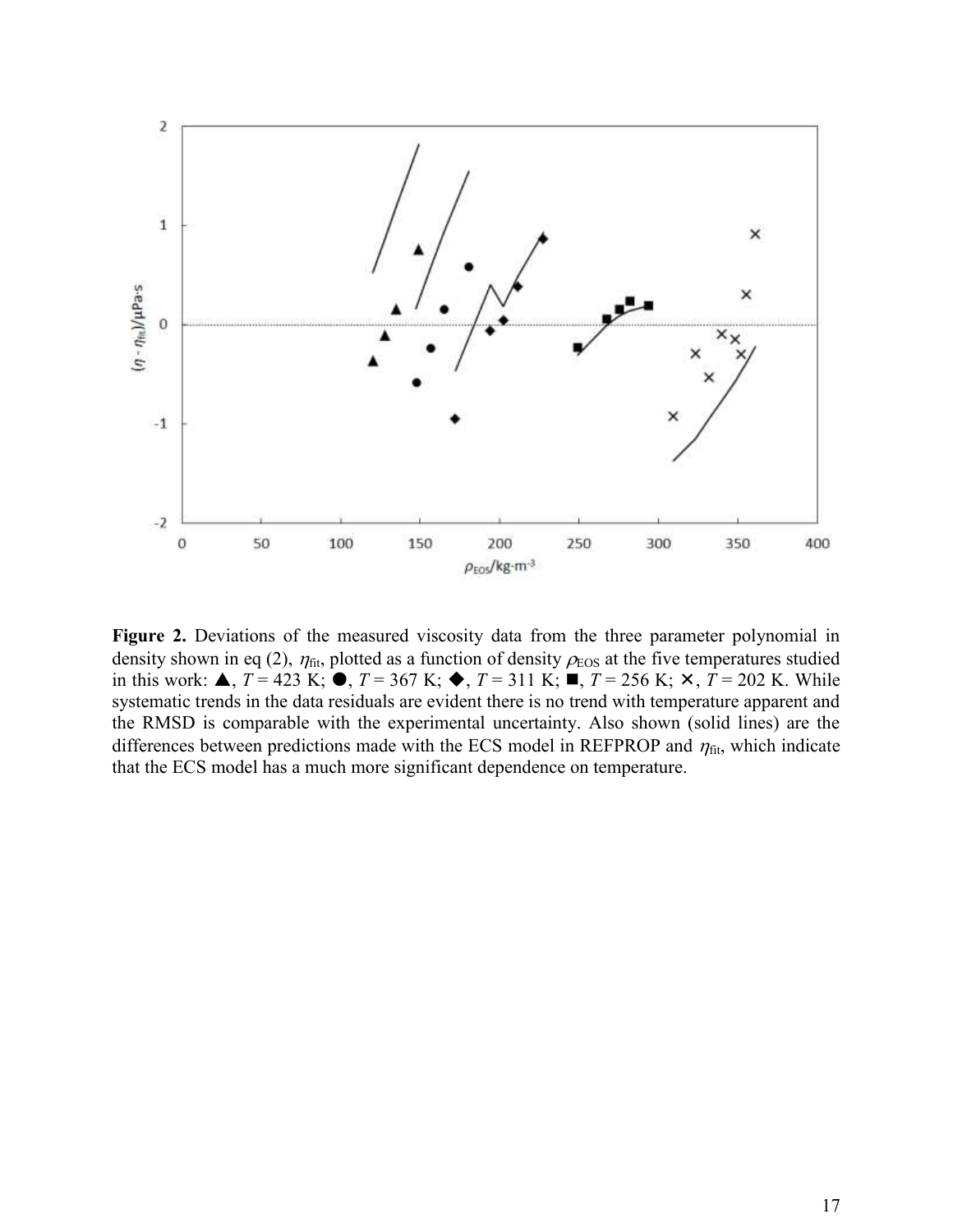

<span id="page-17-0"></span>**Figure 3.** Fractional differences between the measured viscosities  $\eta$  and the viscosity calculated  $\eta_{\text{calc}}$  using the ECS model in REFPROP for the { $xCH_4 + (1-x)C_3H_8$ }, with  $x = 0.949$ system as a function of density  $\rho_{\text{EOS}}$ :  $\blacktriangle$ ,  $T = 423$  K;  $\blacklozenge$ ,  $T = 367$  K;  $\blacklozenge$ ,  $T = 311$  K;  $\blacktriangleright$ ,  $T = 256$  $\overline{K}$ ;  $\times$ ,  $T = 202$  K. Also shown are our previous with  $x = 0.9452$ [:](#page-12-0)  $\overline{L}$ ,  $T = 280$  K;  $\overline{O}$ ,  $T = 298$  K. Error bars represent Type A uncertainty.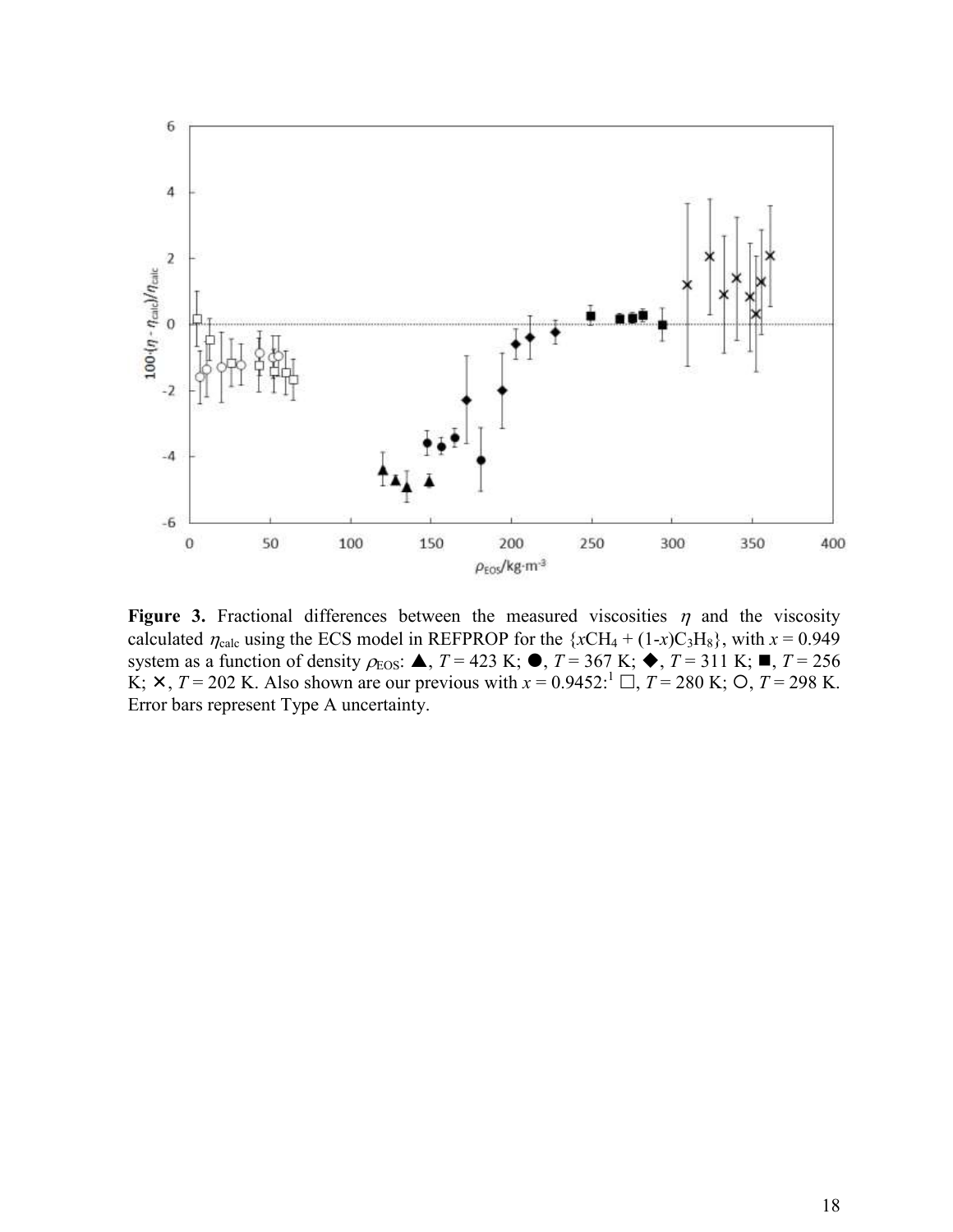

<span id="page-18-0"></span>**Figure 4.** Fractional differences between the measured viscosities  $\eta$  and the viscosity calculated  $\eta_{\text{calc}}$  using the ECS model in REFPROP for the  $\{xCH_4 + (1-x)C_3H_8\}$  system as a function of density  $\rho_{\text{EOS}}$ . This work:  $\bullet$ ,  $x = 0.949$ . Data of Locke *et al.*:<sup>[1](#page-12-0)</sup>  $\bullet$ ,  $x = 0.9452$ . Data of Giddings *et al.*[:](#page-12-1)<sup>2</sup>  $\overrightarrow{O}$ ,  $x = 0.791$ ;  $\diamondsuit$ ,  $x = 0.6139$ ;  $\triangle$ ,  $x = 0.3878$ ;  $\Box$ ,  $x = 0.2207$ .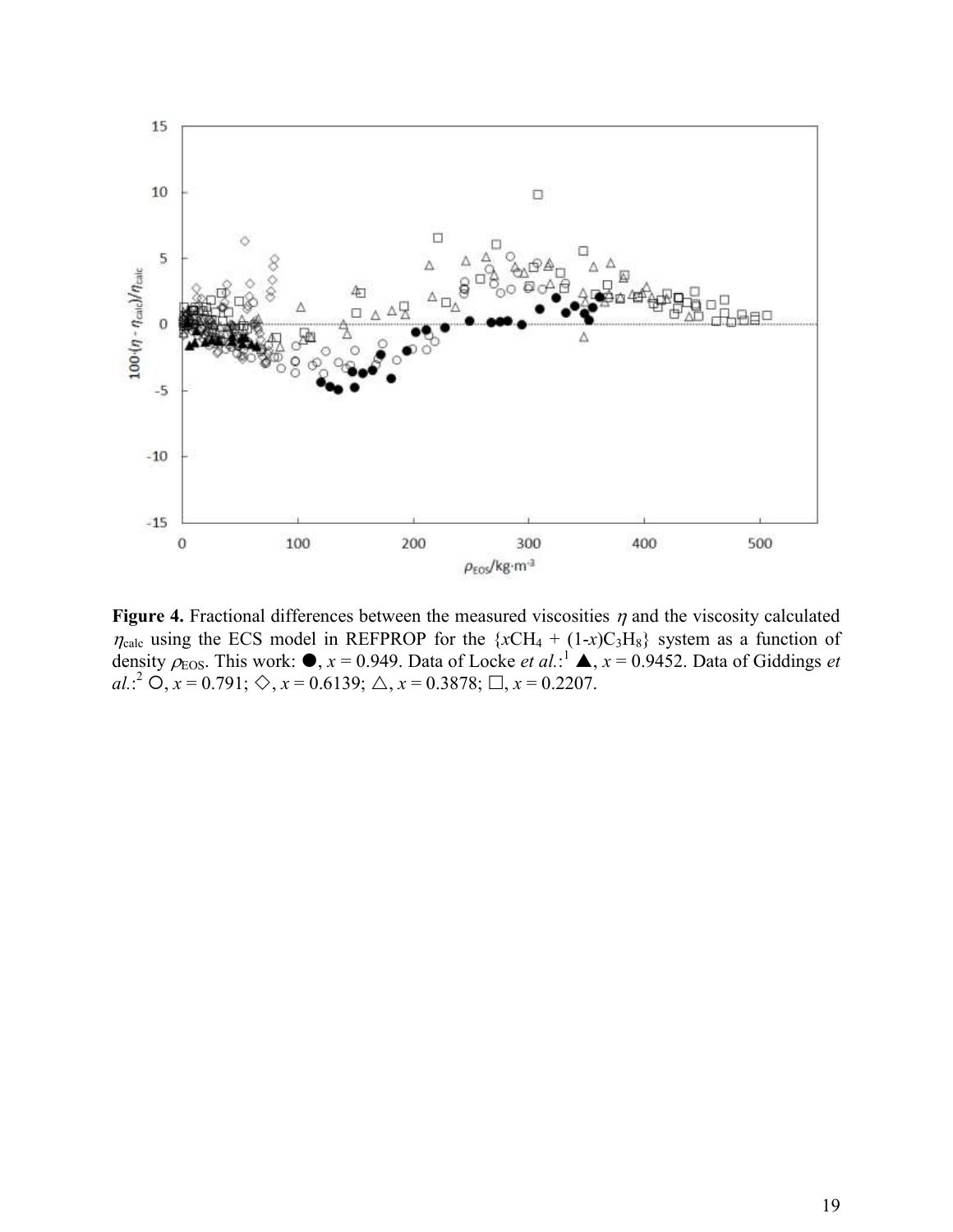

<span id="page-19-0"></span>**Figure 5.** Fractional differences between the measured viscosities  $\eta$  and the viscosity calculated  $\eta_{\text{calc}}$  using the ECS model in REFPROP for the  $\{xCH_4 + (1-x)C_3H_8\}$  system as a function of density  $\rho_{\text{EOS}}$ . This work:  $\bullet$ ,  $x = 0.949$ . Data of Locke *et al.*:<sup>[1](#page-12-0)</sup>  $\bullet$ ,  $x = 0.9452$ . Data of Huang *et al.*[:](#page-12-2)<sup>3</sup>  $\overrightarrow{O}$ ,  $x = 0.753$ ;  $\diamondsuit$ ,  $x = 0.5$ ;  $\triangle$ ,  $x = 0.221$ .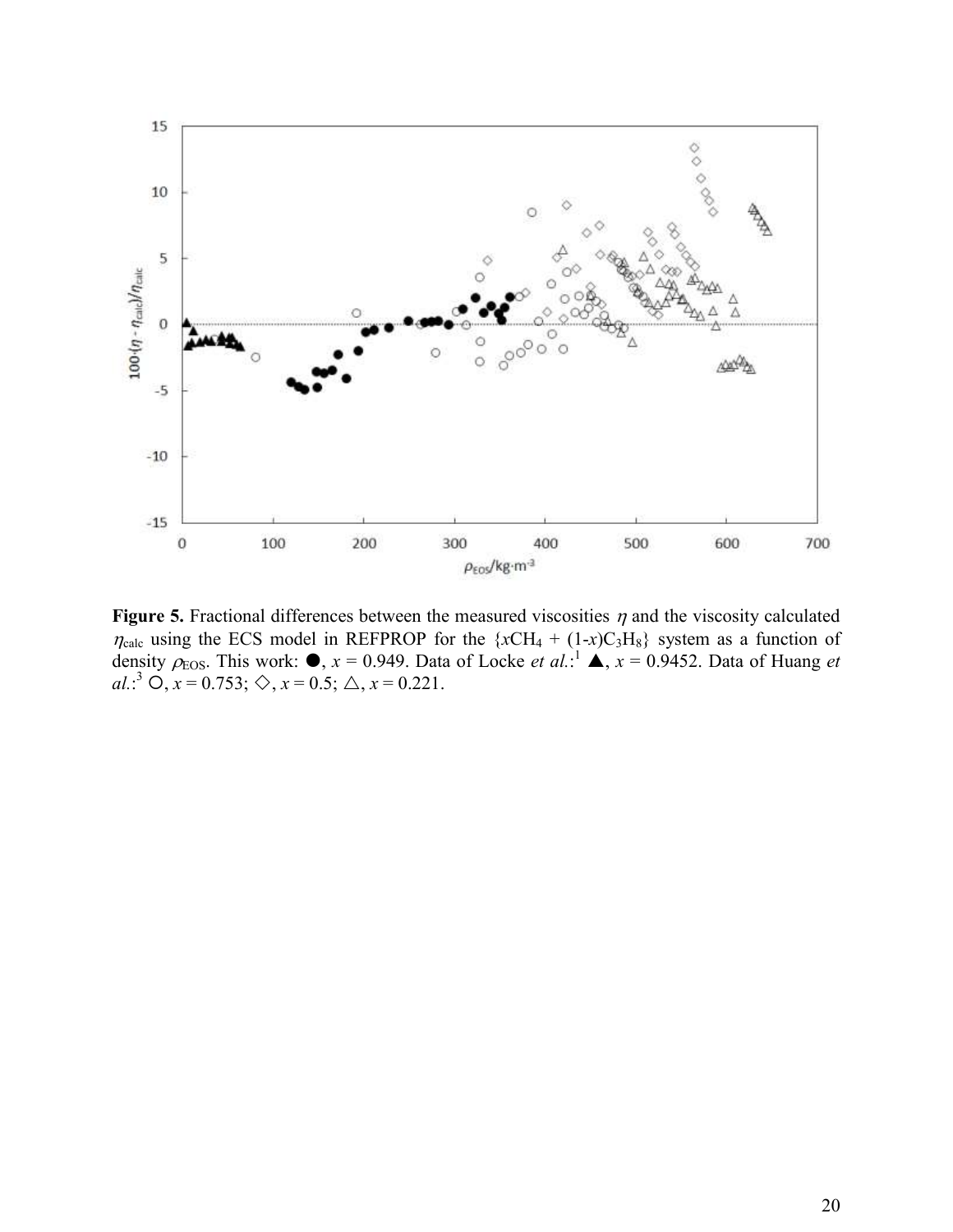

<span id="page-20-0"></span>**Figure 6.** Fractional differences between the measured viscosities  $\eta$  and the viscosity calculated  $\eta_{\text{calc}}$  using the GERG-ECS model for the  $\{xCH_4 + (1-x)C_3H_8\}$  system as a function of density  $\rho_{\text{EOS}}$ . This work[:](#page-12-0)  $\bullet$ ,  $x = 0.949$  $x = 0.949$  $x = 0.949$ . Data of Locke *et al.*:<sup>1</sup>  $\bullet$ ,  $x = 0.9452$ . Data of Bicher and Katz:<sup>4</sup>  $Q, x = 0.8; \diamondsuit, x = 0.6; \triangle, x = 0.4; \square, x = 0.2.$